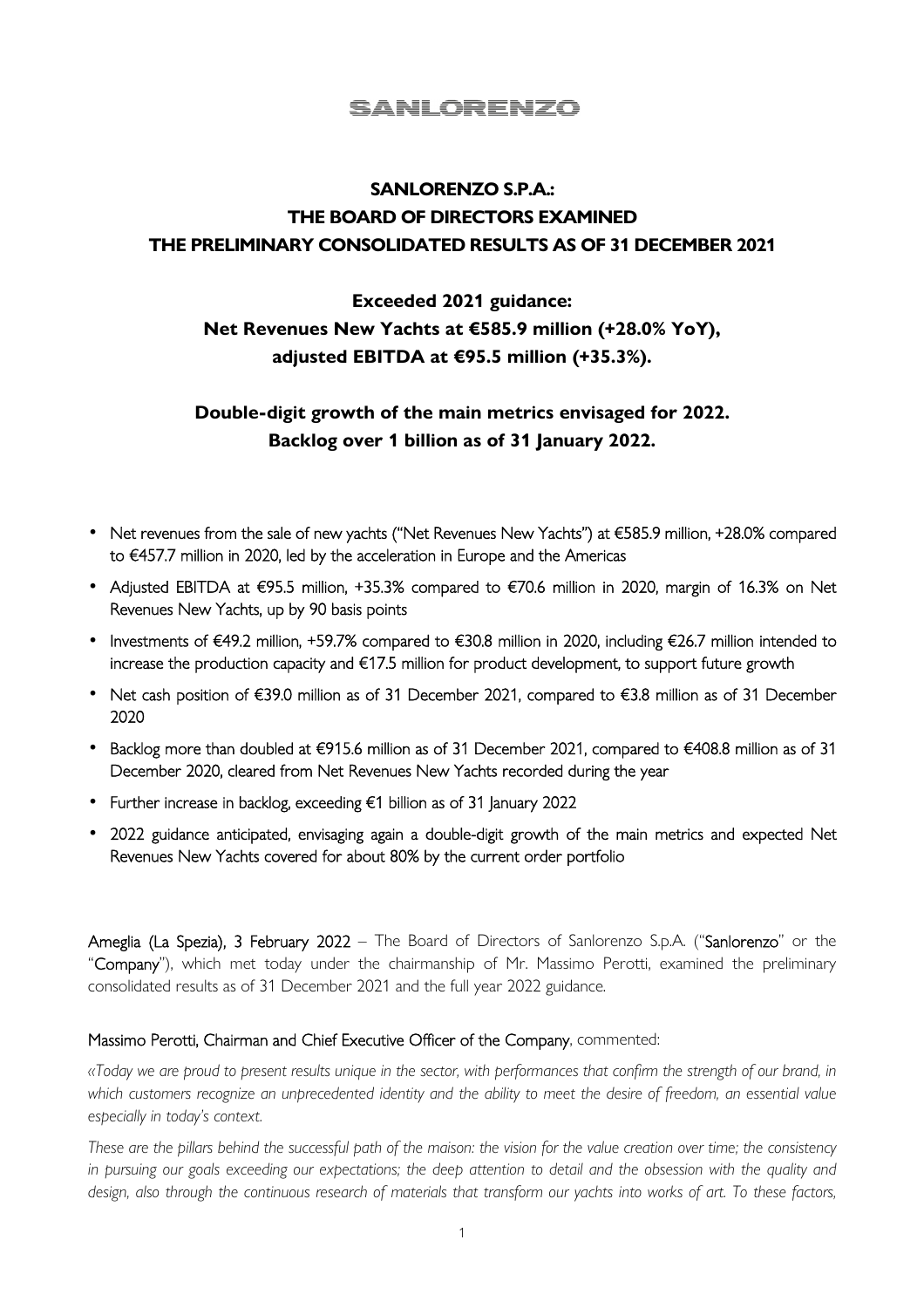*which have always been essential elements of our culture, we have combined, most recently, an acceleration in the identification of new solutions and services able to make our customers' journey even more exclusive and comfortable, in addition to sustainable innovations and technologies. The project of fuel cell systems for the generation of clean electricity that Sanlorenzo pursues along with Siemens Energy is of extreme importance: an avant-garde experimentation to introduce a new paradigm in the contemporary yachting, that will be already implemented in 2024.* 

*These cardinal points will continue to trace the course of our business, on them we set our future promises and we feel deeply responsible. The guidance we present envisages double-digit growth of the main metrics and brings with it the commitment of the whole Sanlorenzo to write another successful chapter of the company. The contracts already signed at the end of January give us a wide confidence in our economic sustainable growth in the long-term.»*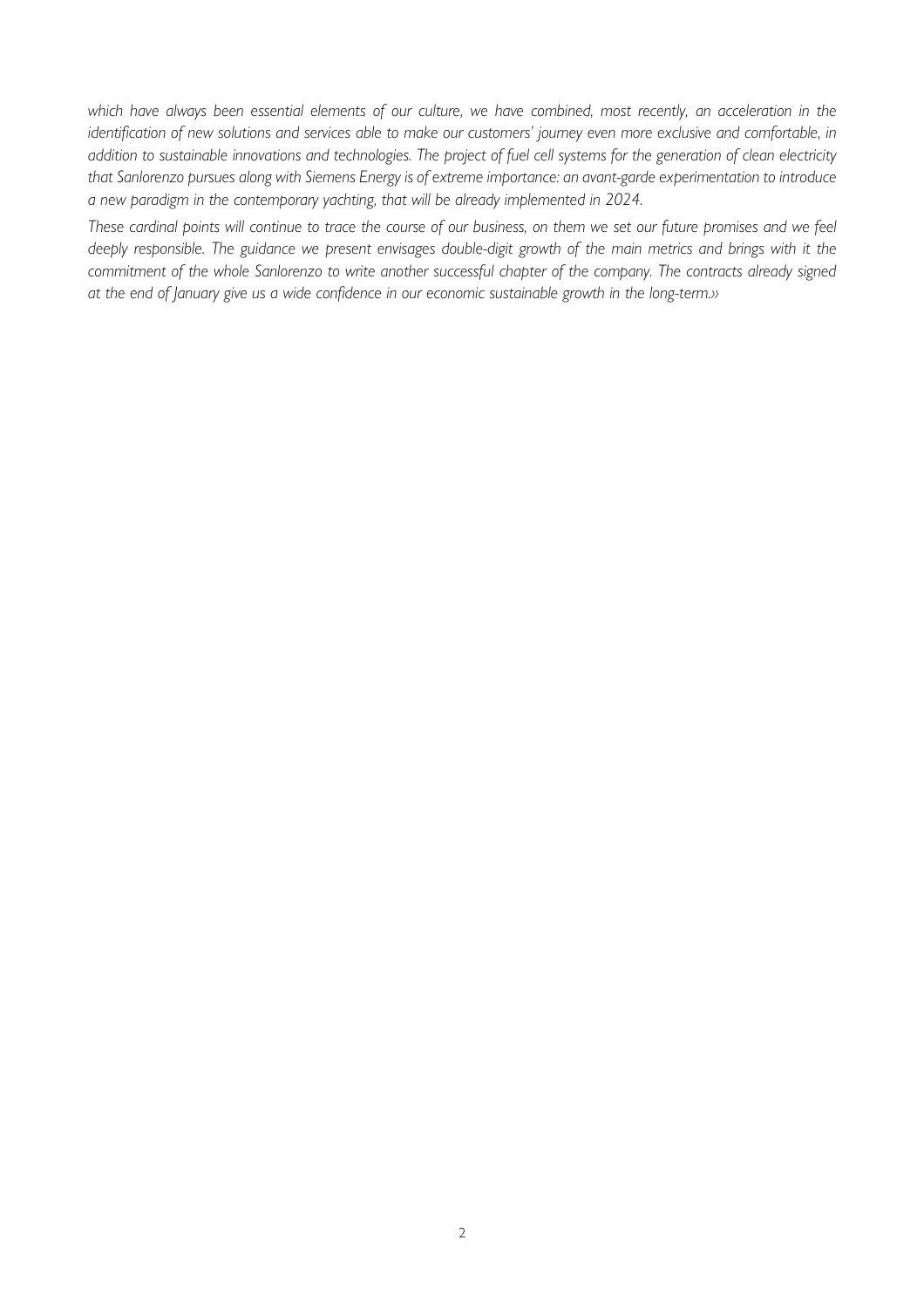### **ANALYSIS OF NET REVENUES NEW YACHTS**

Net Revenues New Yachts<sup>1</sup> for the year ended 31 December 2021 amounted to  $\epsilon$ 585.9 million, up by 28.0% compared to €457.7 million in 2020. In the fourth quarter, Net Revenues New Yachts are equal to €157.5 million, up by 16.6% compared to €135.1 million in the same period of 2020.

In a context of strong market acceleration, this performance is a result of both a rise in volumes due to the high collection of new orders and an increase in average selling prices from the late spring of the year, made possible by the commercial positioning of the Company.

The Yacht Division generated Net Revenues New Yachts of €362.8 million, up by 23.9% compared to 2020, in all lines.

The performance of the Superyacht Divisions is excellent, with Net Revenues New Yachts at €179.0 million up by 31.8% compared to 2020, driven by the Steel line, the range with the largest yachts.

Bluegame's accomplishment continues with Net Revenues New Yachts at €44.1 million, up by 51.5% compared to 2020, particularly thanks to the extremely successful BGX line.

The breakdown by geographical area highlights a significant increase in the Americas, equal to 65.3% compared to 2020, in particular in the United States, strategic market for the Group.

#### NET REVENUES NEW YACHTS BY DIVISION

| (E'000)                  | Year ended 31 December |            |         |            | Change<br> |                              |  |
|--------------------------|------------------------|------------|---------|------------|------------|------------------------------|--|
|                          | 2021                   | % of total | 2020    | % of total |            | 2021 vs. 2020 2021 vs. 2020% |  |
| Yacht Division           | 362.828                | 62.0%      | 292.790 | 64.0%      | 70.038     | $+23.9%$                     |  |
| Superyacht Division      | 178.950                | 30.5%      | 135.794 | 29.7%      | 43.156     | $+31.8%$                     |  |
| <b>Bluegame Division</b> | 44.124                 | 75%        | 29119   | 6.4%       | 15.005     | $+51.5%$                     |  |
| Net Revenues New Yachts  | 585.902                | 100.0%     | 457.703 | 100.0%     | 128.199    | $+28.0%$                     |  |

#### NET REVENUES NEW YACHTS BY GEOGRAPHICAL AREA

| (€'000)                 | Year ended 31 December |            |          | .hange     |         |                                  |
|-------------------------|------------------------|------------|----------|------------|---------|----------------------------------|
|                         |                        | . ot total | 2020<br> | . ∩t t∩tal |         | 2021 vs. 2020 2021 vs. 2020%<br> |
| Europa                  | 323.303                | 55.2%      | 234.090  | 51.1%      | 89.213  | $+38.1%$                         |
| Americas                | 36.885                 | 23.4%      | 82.807   | 18.1%      | 54.078  | $+65.3%$                         |
| APAC.                   | 89.192                 | 15.2%      | 103.661  | 22.6%      | 14.469) | $-14.0%$                         |
| MFA                     | 36.552                 | 6.2%       | 37145    | 81%        | 623     | $-1.7%$                          |
| Net Revenues New Yachts | 585.902                | ന%         |          | 00.0%      | 28 199  | : በ%                             |

<sup>&</sup>lt;sup>1</sup> Net Revenues New Yachts are calculated as the algebraic sum of revenues from contracts with customers relating to new yachts net of commissions. In accordance with IFRS standards, the calculation of revenues from the sale of new yachts includes the difference between the value contractually attributed to the pre-owned boats traded in and their relative fair value.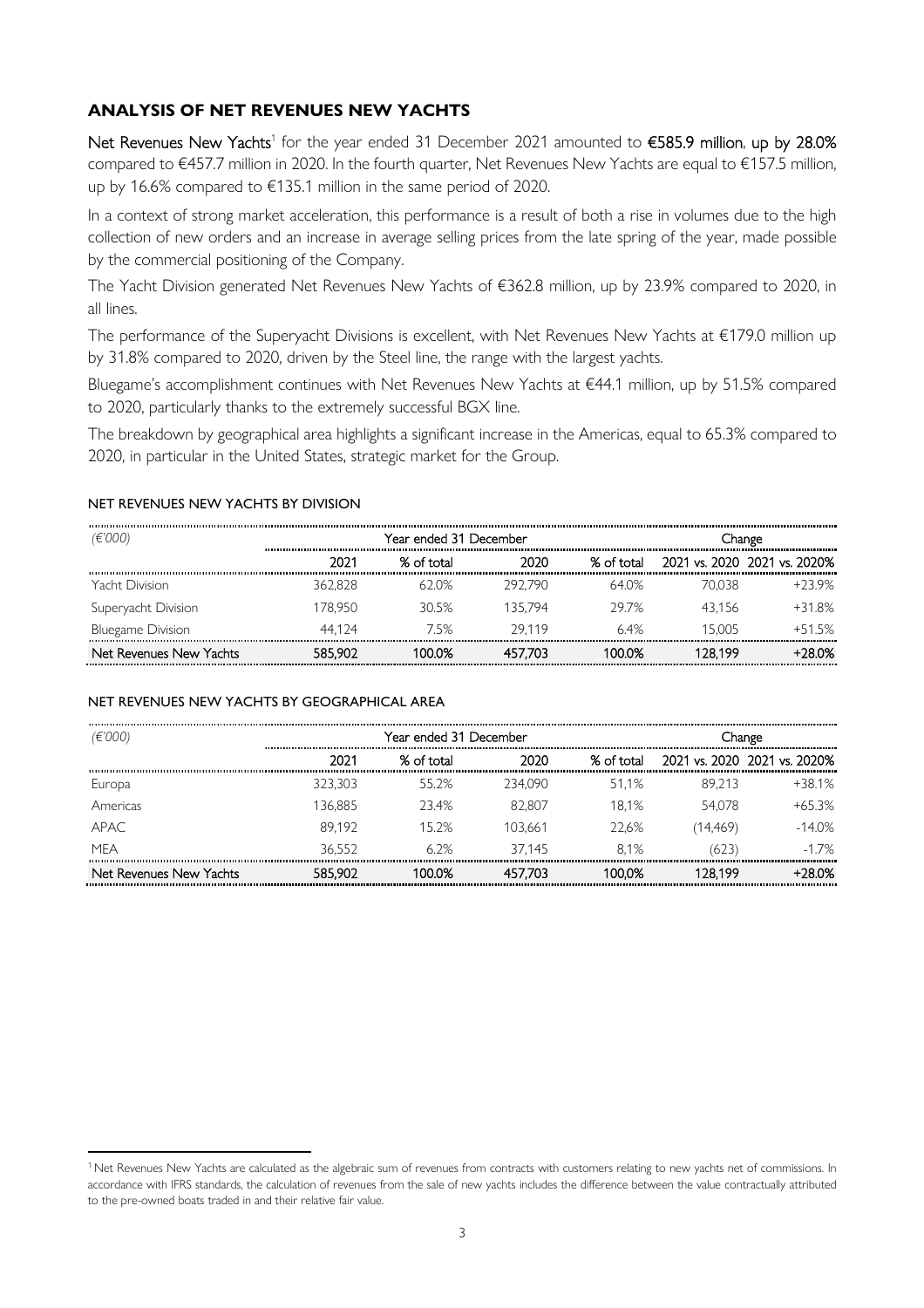## **OPERATING RESULTS**

**Adjusted EBITDA**<sup>2</sup> amounted to **€95.5 million, up by 35.3%** compared to €70.6 million in 2020. The **margin on** Net Revenues New Yachts is equal to 16.3%, up by 90 basis points compared to 2020.

 $EBITDA<sup>3</sup>$ , including non-recurring components linked to the non-monetary costs of the 2020 Stock Option Plan and the expenses incurred for COVID-19, amounted to €94.6 million, up by 36.7% compared to €69.2 million in 2020.

The constant increase in operating profits is related to the shift in product mix towards larger yachts in all divisions and the increase in average selling prices.

Even in the presence of an inflationary scenario in the last months of the year, the impact of the increase in raw material prices is limited, also due to prevalence of labour in the production costs' structure. The Group intensified its partnerships with the suppliers, to secure the procurement of materials and key components at a pre-set price through to the subscription of multiannual contracts.

The operating results also benefited the efficiencies generated by the optimisation of the new production capacity and the resultant greater absorption of fixed costs.

## **INVESTMENTS**

Investments amounted to €49.2 million, up by 59.7% compared to €30.8 million in 2020, including €26.7 million intended to increase in production capacity and €17.5 million for product development and the introduction of innovations and technologies to reduce the environmental impact of yachts.

In particular, during the third quarter, three acquisitions of industrial facilities located next to the Company's shipyards of Viareggio, Massa and La Spezia were concluded, for a total consideration of €19.2 million<sup>4</sup>, which will result in a significant increase in production capacity to respond to an acceleration in sales.

## **NET FINANCIAL POSITION**

Net financial position<sup>5</sup> as of 31 December 2021 was positive and equal to €39.0 million, compared to €3.8 million as of 31 December 2020. The strong cash generation, also in the presence of significant investments and dividends paid, is mainly due to the increase in volumes and the advances related to the robust collection of orders.

Cash as of 31 December 2021 amounted to €141.6 million (€95.0 million as of 31 December 2020). As of 31 December 2021, total available liquidity amounted to €272.0 million, including unused bank credit lines equal to  $€130.4$  million<sup>6</sup>.

Financial indebtedness was equal to €102.6 million, of which €33.5 million current and €69.1 non-current. Lease liabilities, included pursuant to IFRS 16, amounted to €4.8 million.

<sup>&</sup>lt;sup>2</sup> Adjusted EBITDA is calculated by adding amortisation/depreciation expenses to operating profit/loss adjusted for non-recurring items. Non-recurring items, mainly related to the non-monetary costs of the 2020 Stock Option Plan and the expenses incurred for COVID-19, were equal to €916 thousand in 2021 and €1.4 million in 2020.

<sup>&</sup>lt;sup>3</sup> EBITDA is calculated by adding amortisation/depreciation expenses to operating profit/loss.

<sup>&</sup>lt;sup>4</sup> Including transaction costs.

<sup>&</sup>lt;sup>5</sup> Pursuant to the Consob communication no. DEM/6064293/2006, the calculation was adjusted to reflect the updates in the ESMA document 32-382-1138 of 4 March 2021.

<sup>&</sup>lt;sup>6</sup> Not including lines of credit for reverse factoring and confirming.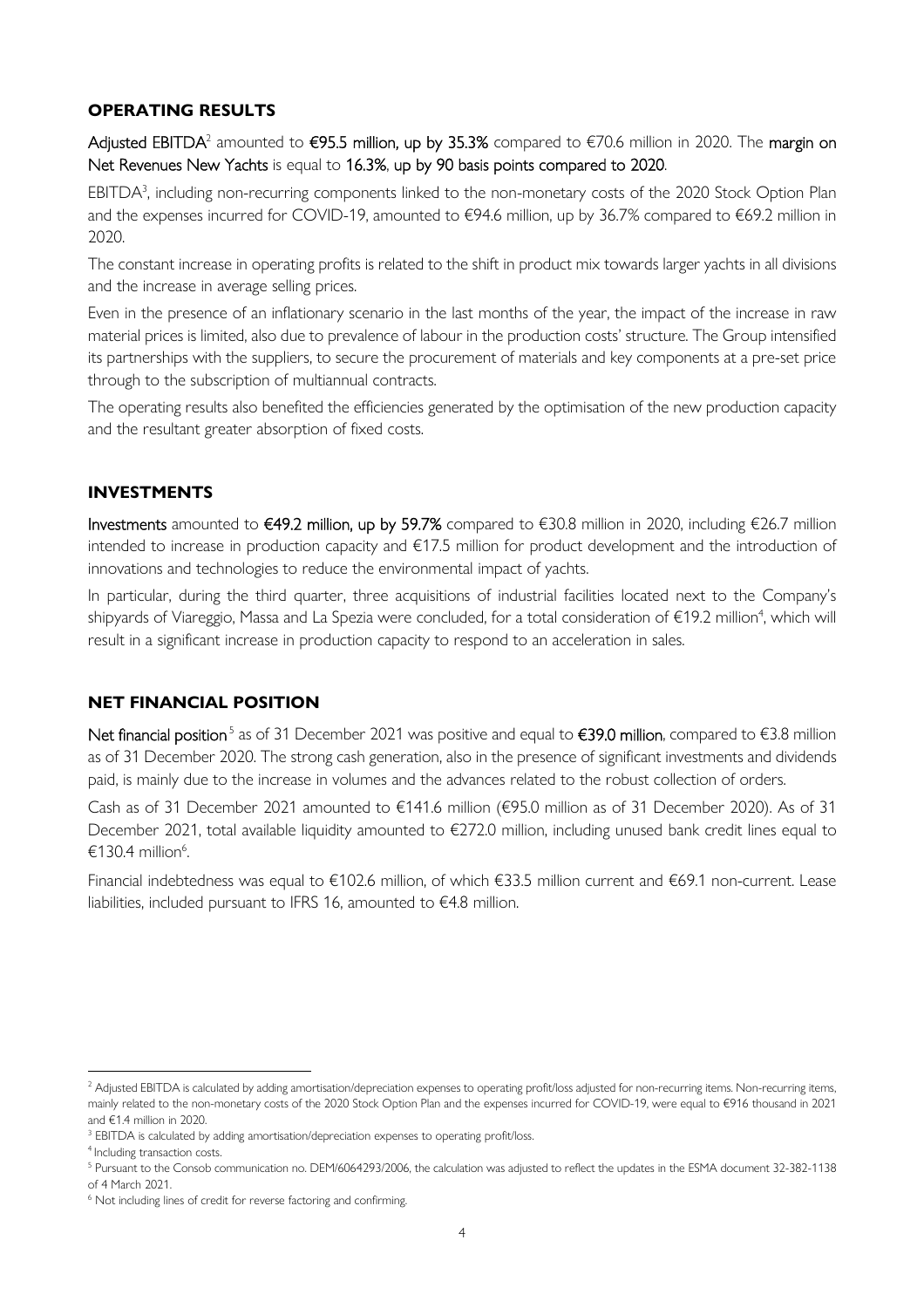### **BACKLOG**

The order intake of the fourth quarter equal to €309.6 million added to €738.1 million of the first nine months of the year, for a total amount of €1,092.8 million of new orders collected during 2021.

As of 31 December 2021, the backlog<sup>7</sup>, cleared from Net Revenues New Yachts recorded during the year, amounted to €915.6 million, more than doubled compared to €408.8 million as of 31 December 2020.

The weight of superyachts in the order portfolio is increased, as a result of the subscription of contracts in the second semester, including the sale in November of 72Steel, the new flagship, and 6 units of the new X-Space line, which was extremely well received even before its launch.

Also, the new models introduced in 2021 (SL90 Asymmetric, SL120 Asymmetric, SD118 for the Yacht Division and BG72 for Bluegame) received extremely positive feedback.

| (€'000)                                | Year ended 31 December |         | hange         |                |
|----------------------------------------|------------------------|---------|---------------|----------------|
|                                        | 2021                   |         | 2021 vs. 2020 | 2021 vs. 2020% |
| Gross backlog                          | 1.501.534              | 66.464  |               | +73.3%         |
| Net Revenues New Yachts for the period | 585.902                | 7 703   | 128 199       | 28.0%          |
| Net backlog                            | 915.632                | 408.761 | 506.871       | $+1240%$       |
| Of which 2022                          | 544.060                | 305 072 | 238.988       | $+78.3%$       |
| Of which subsequent years              | 371 572                | 103.689 | 267.883       | $+2584%$       |

### **2022 GUIDANCE**

The positive trend in the order portfolio continued in 2022, with a backlog €1,002.6 million as of 31 January 2022, covered by over 90% of final clients.

The amount of the backlog for 2022, equal to €579.5 million, covers about 80% of Net Revenues New Yachts envisaged for the current year. The visibility on subsequent years is also significant, totalling €423.1 million, fostered by an increased incidence of larger yachts.

In light of the preliminary consolidated results as of 31 December 2021 and taking into account the subsequent evolution of the order collection, the Company anticipates the guidance for the year 2022<sup>8</sup>, envisaging again a double-digit growth of the main metrics.

| $(\epsilon$ million and margin in % of Net Revenues New Yachts) | 2020<br>Actual | 2021<br>Preliminary | 2022<br>Guidance | Change<br>2022 vs. 2021 <sup>9</sup> |
|-----------------------------------------------------------------|----------------|---------------------|------------------|--------------------------------------|
| Net Revenues New Yachts                                         | 4577           | 585.9               | $700 - 740$      | $+23%$                               |
| Adjusted EBITDA                                                 | 70.6           | 95.5                | 122 – 130        | $+32%$                               |
| Adjusted EBITDA margin (in % of Net Revenues New<br>Yachts)     | 15.4%          | 16.3%               | 17.4% – 17.6%    | $+120$ bps                           |
| Investments                                                     | 30.8           | 49.2                | $45 - 48$        | -6%                                  |
| Net financial position                                          | 3.8            | 39.0                | $62 - 66$        | +25m                                 |

 $7$ Backlog is calculated as the sum of the value of all orders and sales contracts signed with customers or brand representatives relating to yachts for delivery or delivered in the current financial year or for delivery in subsequent financial years. For each year, the value of the orders and contracts included in the backlog refers to the relative share of the residual value from 1 January of the financial year in question until the delivery date. The backlog relating to yachts delivered during the financial year is conventionally cleared on 31 December.

<sup>&</sup>lt;sup>8</sup> On a like-for-like basis and excluding potential extraordinary transactions or business combinations.

<sup>&</sup>lt;sup>9</sup> Calculated on the average figure of guidance range.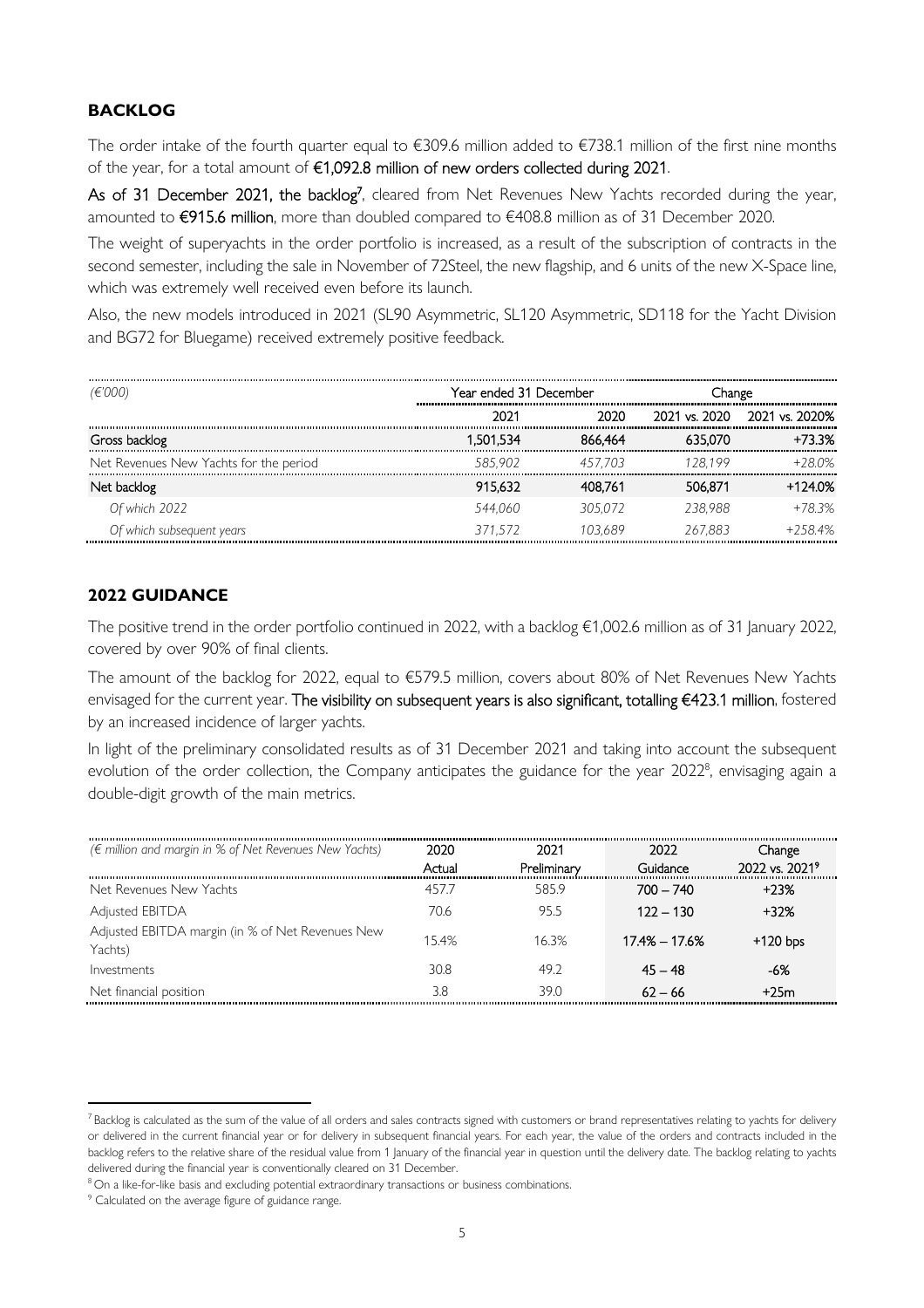## **STRATEGY UPDATE**

The strong expansion dynamic of the yachting sector continues to be supported, in the luxury segment, by the constant growth of Ultra High Net Worth Individuals (UHNWI), in terms of both number and wealth, particularly in the North America and APAC. The extension of potential customers is combined with a significant increase in the propensity to purchase, driven by renewed attention to the quality of life, and the pursuit of freedom and safety, needs that a yacht can meet.

Sanlorenzo continues to benefit from the unique characteristics of its business model: high-end positioning of the brand, exclusive yachts always at the forefront of innovation, rigorously made-to-measure, close liaison with art and design, distribution through a limited number of brand representatives, flexible cost structure.

The Group's strategy, in order to continue to create value responsibly, is based on the following development guidelines.

Strengthening the presence in North America and APAC. Areas with strong potential thanks to the expected high growth of UHNWI, North America and APAC are strategic markets for the Group's future growth. In the United States through its subsidiary Sanlorenzo of the Americas with yachts designed and built for the American market, Sanlorenzo intends to strengthen its presence with dedicated commercial and marketing initiatives and a local after-sale service. This direct presence model will be able to be replicated in APAC in the medium-term, with the establishment of Sanlorenzo APAC.

Evolution of the superyachts' selling prices. In the light of an unprecedented 2021 and in a segment in strong acceleration, in the Superyacht Division, Sanlorenzo intends to align selling prices to those of the best shipyards of North-Europe, in particular in the segment above 500GT.

Enhancing the High-End Services offer. Consistent with the philosophy of pursuing the maximum excellence and in line with its market positioning, the Group is strengthening the offer of High-End Services, a division created in 2020, entirely focused on the proposal of a package of services intended exclusively for Sanlorenzo customers, including tailor-made leasing and financing, the first monobrand charter program (Sanlorenzo Charter Fleet), maintenance, refit and restyling services (Sanlorenzo Timeless) and crew training at the Sanlorenzo Academy. The enhancement of value proposition in services aims to increase the loyalty of existing customers and attract new ones, with a 360° tailor-made approach, in which the excellence of manufacturing, high quality, innovation and design is combined with the exclusivity of the relationship with the customer.

Constant expansion of the product portfolio, with the introduction of sustainable innovations and technologies. The robust product pipeline includes the launch of three new lines, with which Sanlorenzo tap into new highly potential market sectors, with novel functions and strongly inspired by sustainability criteria. The introduction of innovations and technologies aimed at reducing the environmental impact of yachts is at the core of Research and Development, focused today on the marine application of fuel cells, activity in strong acceleration thanks to the exclusive strategic agreement with Siemens Energy.

\* \* \*

Today at 2:00PM CET, the Sanlorenzo's management team will hold a conference call to present to the financial community and the press the 2021 preliminary consolidated results and the guidance for the year 2022. The conference call can be followed live at the following link: https://us02web.zoom.us/j/87990910838

The supporting documentation will be published in the "Investors/Events and presentations" section of the Company's website (www.sanlorenzoyacht.com) before the conference call.